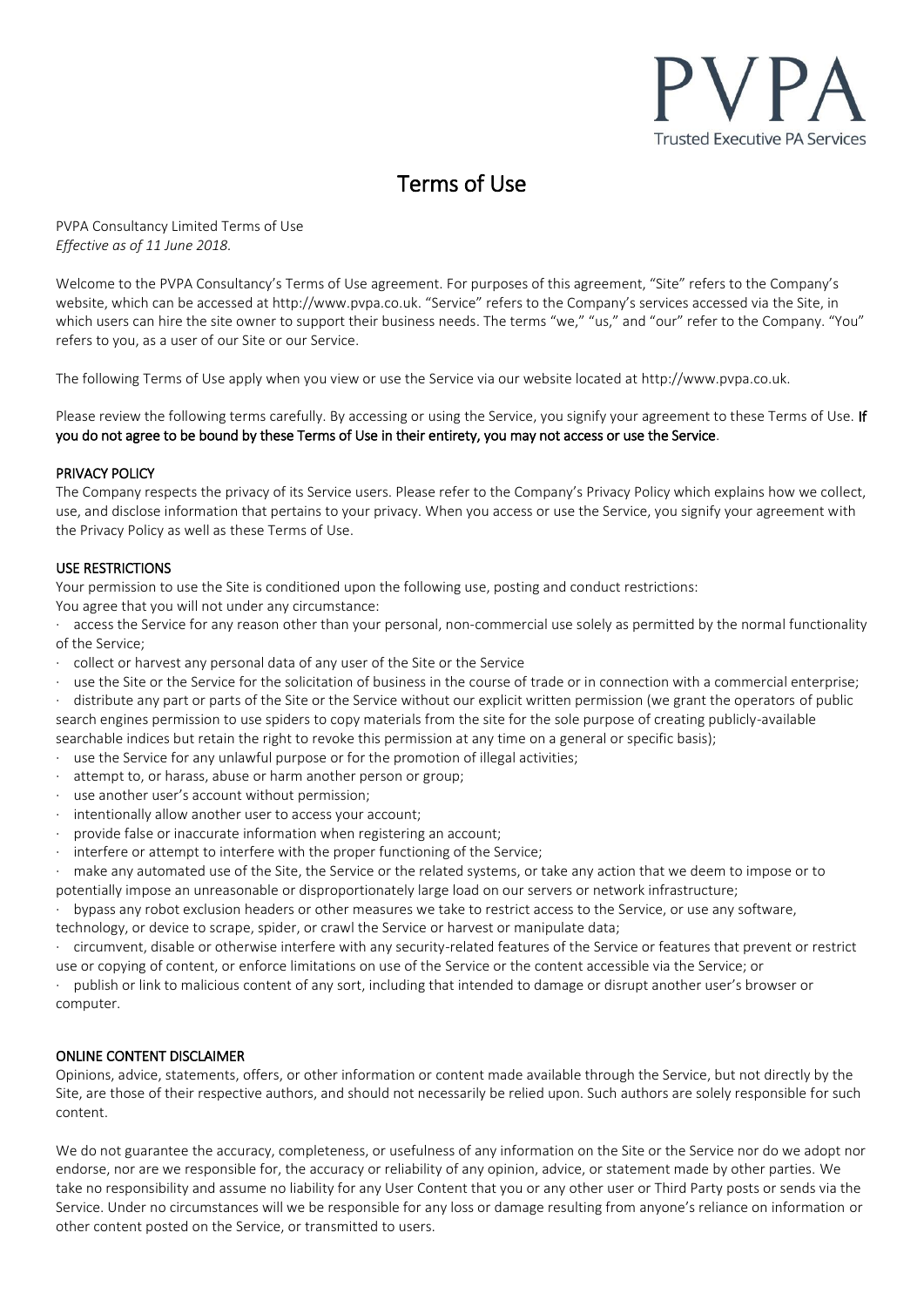Though we strive to enforce these Terms of Use, you may be exposed to User Content that is inaccurate or objectionable when you use or access the Site or the Service. We reserve the right, but have no obligation, to monitor the materials posted in the public areas of the Site or the Service or to limit or deny a user's access to the Service or take other appropriate action if a user violates these Terms of Use or engages in any activity that violates the rights of any person or entity or which we deem unlawful, offensive, abusive, harmful or malicious. Emails sent between you and other participants that are not readily accessible to the general public will be treated by us as private to the extent required by applicable law. The Company shall have the right to remove any material that in its sole opinion violates, or is alleged to violate, the law or this agreement or which might be offensive, or that might violate the rights, harm, or threaten the safety of users or others. Unauthorised use may result in criminal and/or civil prosecution under Federal, State and local law. If you become aware of a misuse of our Service or violation of these Terms of Use, please contact us at julie@pvpa.co.uk.

# LINKS TO OTHER SITES AND/OR MATERIALS

As part of the Service, we may provide you with convenient links to Third Party website(s) ("Third Party Sites") as well as content or items belonging to or originating from third parties (the "Third Party Applications, Software or Content"). These links are provided as a courtesy to Service subscribers. We have no control over Third Party Sites or Third Party Applications, Software or Content or the promotions, materials, information, goods or services available on these Third Party Sites or Third Party Applications, Software or Content. Such Third Party Sites and Third Party Applications, Software or Content are not investigated, monitored or checked for accuracy, appropriateness, or completeness, and we are not responsible for any Third Party Sites accessed through the Site or any Third Party Applications, Software or Content posted on, available through or installed from the Site, including the content, accuracy, offensiveness, opinions, reliability, privacy practices or other policies of or contained in the Third Party Sites or the Third Party Applications, Software or Content. Inclusion of, linking to or permitting the use or installation of any Third Party Site or any Third Party Applications, Software or Content does not imply our approval or endorsement. If you decide to leave the Site and access the Third Party Sites or to use or install any Third Party Applications, Software or Content, you do so at your own risk and you should be aware that our terms and policies, including these Terms of Use, no longer govern. You should review the applicable terms and policies, including privacy and data gathering practices, of any Third Party Site to which you navigate from the Site or relating to any applications you use or install from the Third Party Site.

## COPYRIGHT COMPLAINTS AND COPYRIGHT AGENT

(a) Termination of Repeat Infringer Accounts. We respect the intellectual property rights of others and requires that the users do the same. We have adopted and implemented a policy that provides for the termination in appropriate circumstances of users of the Service who are repeat infringers. We may terminate access for participants or users who are found repeatedly to provide or post protected Third Party content without necessary rights and permissions.

(b) If you are a copyright owner or an agent thereof and believe, in good faith, that any materials provided on the Service infringe upon your copyrights, you may submit a notification by sending the following information in writing to our designated copyright agent at Professional Virtual PA Consultancy Ltd, 13 Hamfield Cottages, Lower Road, Cookham, Berkshire, SL6 9HA.:

- 1. The date of your notification;
- 2. A physical or electronic signature of a person authorised to act on behalf of the owner of an exclusive right that is allegedly infringed;
- 3. A description of the copyrighted work claimed to have been infringed, or, if multiple copyrighted works at a single online site are covered by a single notification, a representative list of such works at that site;
- 4. A description of the material that is claimed to be infringing or to be the subject of infringing activity and information sufficient to enable us to locate such work;
- 5. Information reasonably sufficient to permit the service provider to contact you, such as an address, telephone number, and/or email address;
- 6. A statement that you have a good faith belief that use of the material in the manner complained of is not authorised by the copyright owner, its agent, or the law; and
- 7. A statement that the information in the notification is accurate, and under penalty of perjury, that you are authorised to act on behalf of the owner of an exclusive right that is allegedly infringed.

#### LICENSE GRANT

By posting any User Content via the Service, you expressly grant, and you represent and warrant that you have a right to grant, to the Company a royalty-free, sub-licensable, transferable, perpetual, irrevocable, non-exclusive, worldwide license to use, reproduce, modify, publish, list information regarding, edit, translate, distribute, publicly perform, publicly display, and make derivative works of all such User Content and your name, voice, and/or likeness as contained in your User Content, if applicable, in whole or in part, and in any form, media or technology, whether now known or hereafter developed, for use in connection with the Service.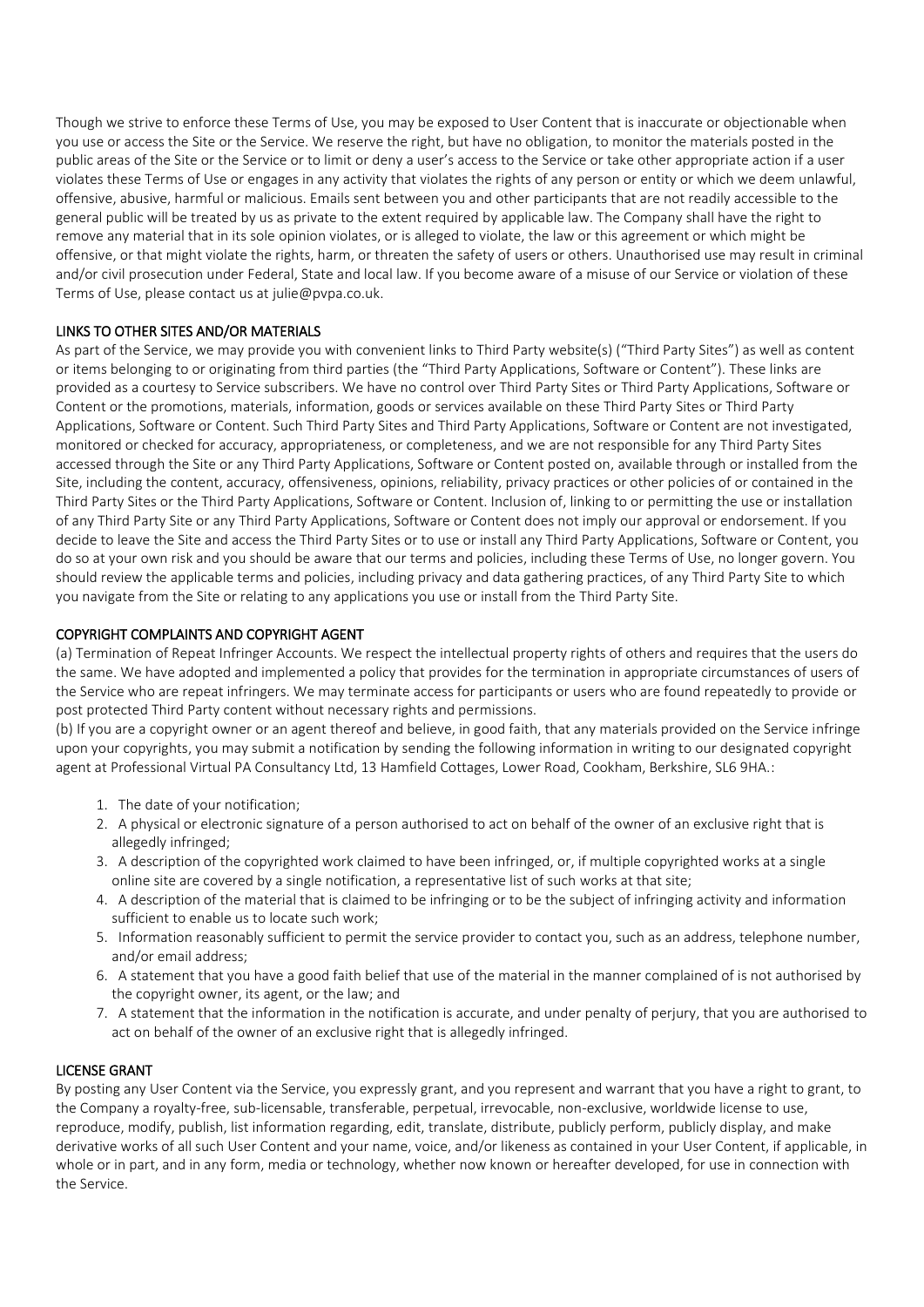## INTELLECTUAL PROPERTY

You acknowledge and agree that we and our licensors retain ownership of all intellectual property rights of any kind related to the Service, including applicable copyrights, trademarks and other proprietary rights. Other product and company names that are mentioned on the Service may be trademarks of their respective owners. We reserve all rights that are not expressly granted to you under these Terms of Use.

## EMAIL MAY NOT BE USED TO PROVIDE NOTICE

Communications made through the Service's email and messaging system will not constitute legal notice to the Site, the Service, or any of its officers, employees, agents or representatives in any situation where legal notice is required by contract or any law or regulation.

## USER CONSENT TO RECEIVE COMMUNICATIONS IN ELECTRONIC FORM

For contractual purposes, you: (a) consent to receive communications from us in an electronic form via the email address you have submitted; and (b) agree that all Terms of Use, agreements, notices, disclosures, and other communications that we provide to you electronically satisfy any legal requirement that such communications would satisfy if it were in writing. The foregoing does not affect your non-waivable rights.

We may also use your email address to send you other messages, including information about the Site or the Service and special offers. You may opt out of such email by changing your account settings, using the "Unsubscribe" link in the message, or by sending an email to julie@pvpa.co.uk.

Opting out may prevent you from receiving messages regarding the Site, the Service or special offers.

#### WARRANTY DISCLAIMER

THE SERVICE, IS PROVIDED "AS IS," WITHOUT WARRANTY OF ANY KIND. WITHOUT LIMITING THE FOREGOING, WE EXPRESSLY DISCLAIM ALL WARRANTIES, WHETHER EXPRESS, IMPLIED OR STATUTORY, REGARDING THE SERVICE INCLUDING WITHOUT LIMITATION ANY WARRANTY OF MERCHANTABILITY, FITNESS FOR A PARTICULAR PURPOSE, TITLE, SECURITY, ACCURACY AND NON-INFRINGEMENT. WITHOUT LIMITING THE FOREGOING, WE MAKE NO WARRANTY OR REPRESENTATION THAT ACCESS TO OR OPERATION OF THE SERVICE WILL BE UNINTERRUPTED OR ERROR FREE. YOU ASSUME FULL RESPONSIBILITY AND RISK OF LOSS RESULTING FROM YOUR DOWNLOADING AND/OR USE OF FILES, INFORMATION, CONTENT OR OTHER MATERIAL OBTAINED FROM THE SERVICE. SOME JURISDICTIONS LIMIT OR DO NOT PERMIT DISCLAIMERS OF WARRANTY, SO THIS PROVISION MAY NOT APPLY TO YOU.

## LIMITATION OF DAMAGES;

RELEASE TO THE EXTENT PERMITTED BY APPLICABLE LAW, IN NO EVENT SHALL THE SITE, THE SERVICE, ITS AFFILIATES, DIRECTORS, OR EMPLOYEES, OR ITS LICENSORS OR PARTNERS, BE LIABLE TO YOU FOR ANY LOSS OF PROFITS, USE, OR DATA, OR FOR ANY INCIDENTAL, INDIRECT, SPECIAL, CONSEQUENTIAL OR EXEMPLARY DAMAGES, HOWEVER ARISING, THAT RESULT FROM: (A) THE USE, DISCLOSURE, OR DISPLAY OF YOUR USER CONTENT; (B) YOUR USE OR INABILITY TO USE THE SERVICE; (C) THE SERVICE GENERALLY OR THE SOFTWARE OR SYSTEMS THAT MAKE THE SERVICE AVAILABLE; OR (D) ANY OTHER INTERACTIONS WITH USE OR WITH ANY OTHER USER OF THE SERVICE, WHETHER BASED ON WARRANTY, CONTRACT, TORT (INCLUDING NEGLIGENCE) OR ANY OTHER LEGAL THEORY, AND WHETHER OR NOT WE HAVE BEEN INFORMED OF THE POSSIBILITY OF SUCH DAMAGE, AND EVEN IF A REMEDY SET FORTH HEREIN IS FOUND TO HAVE FAILED OF ITS ESSENTIAL PURPOSE. SOME JURISDICTIONS LIMIT OR DO NOT PERMIT DISCLAIMERS OF LIABILITY, SO THIS PROVISION MAY NOT APPLY TO YOU.

If you have a dispute with one or more users, a restaurant or a merchant of a product or service that you review using the Service, you release us (and our officers, directors, agents, subsidiaries, joint ventures and employees) from claims, demands and damages (actual and consequential) of every kind and nature, known and unknown, arising out of or in any way connected with such disputes.

## MODIFICATION OF TERMS OF USE

We can amend these Terms of Use at any time and will update these Terms of Use in the event of any such amendments. It is your sole responsibility to check the Site from time to time to view any such changes in this agreement. Your continued use of the Site or the Service signifies your agreement to our revisions to these Terms of Use. We will endeavour to notify you of material changes to the Terms by posting a notice on our homepage and/or sending an email to the email address you provided to us upon registration. For this additional reason, you should keep your contact and profile information current. Any changes to these Terms (other than as set forth in this paragraph) or waiver of our rights hereunder shall not be valid or effective except in a written agreement bearing the physical signature of one of our officers. No purported waiver or modification of this agreement on our part via telephonic or email communications shall be valid.